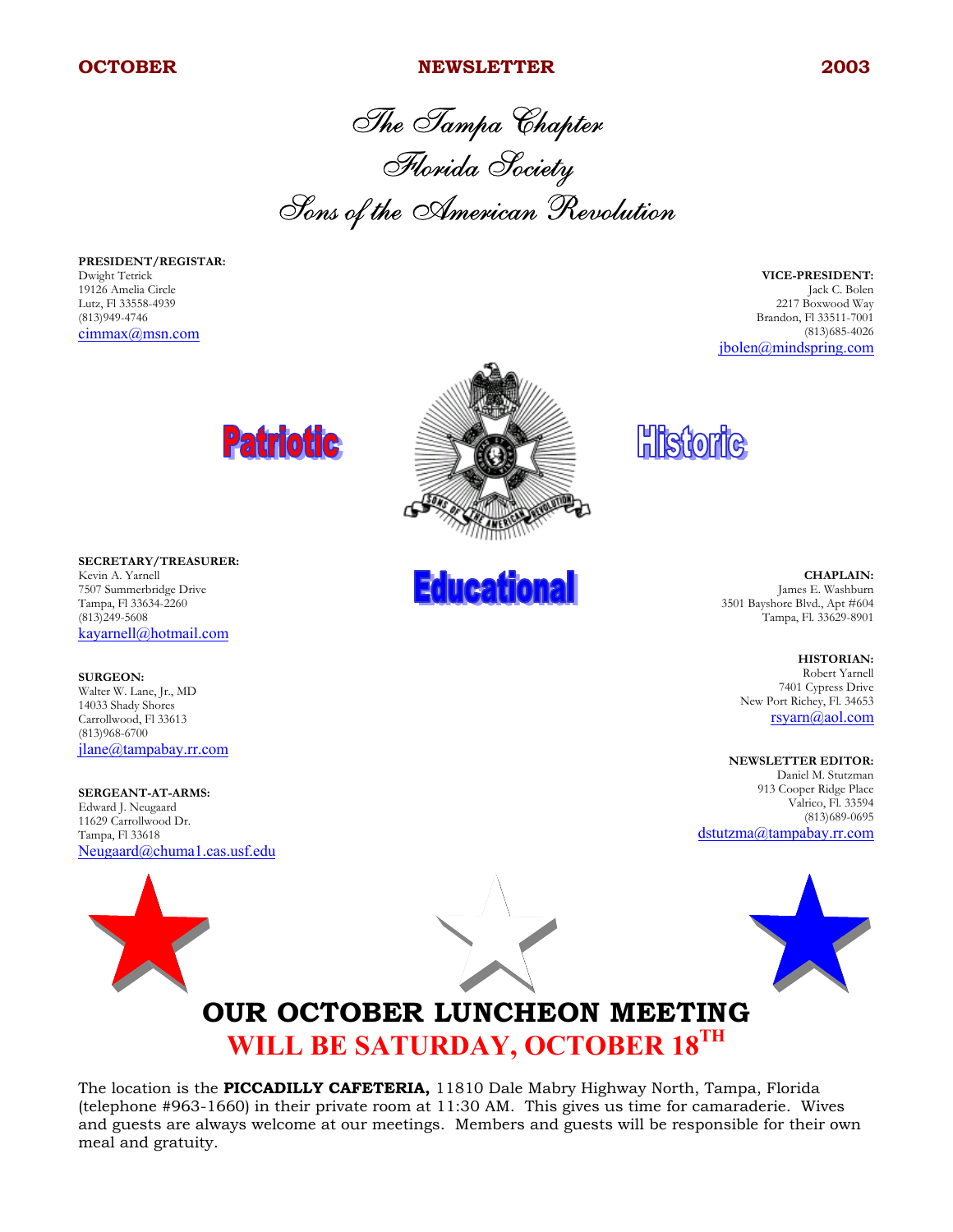### **OCTOBER PROGRAM**

Gentlemen,

Our very own Rodney Stebbins will address the October 18th meeting.

#### *Genealogy as a Lifetime Hobby.*

#### *Speaker: Captain Rod Stebbins*

*Rod has turned a forty-five (45) year research program into a home-based business along with his writing books and computer software for the Fishing, Diving and Boating Markets. He is the founder of the Stebbins Ancestral Society made up of over 500 related members and a family database containing over 111,000 names. This Society is considered to be a most exciting compilation of genealogical research by the Massachusetts Historical Society, several county and state research organizations and is on file in the Library for the Sons of the American Revolution.*

*His office in his home glows green from high-tech equipment such as computers, scanners, printers, telephones, fax machine, and loads computer of software for publishing large documents, databases and production of his CD products.*

*Just reaching his 68th birthday, he spends his time at home producing his products for a very successful home based business. This is an informal presentation, so please feel free to ask questions when needed.*

*Captain Rod is a Korean War Veteran. He has a Masters Degree in Civil Engineering graduating from the South Dakota School of Mines. He spent 26 years in the construction industry retiring in 1984.*

*Organizations:*

*Kentucky Colonel, Commonwealth of Kentucky, February 3, 1978 Florida Outdoor Writers Association – 1984 to present Sons of the American Revolution – April 7, 2003 Military Order of the Loyal Legion of the United States – July 14, 2003 Order of the Founders and Patriots of America - July 18, 2003 Sons of the Revolution – July 26, 2003 Sons of Union Veterans of the Civil War - August 27, 2003*

### **Minutes of the Sept. 20, 2003 meeting of the Tampa Chapter SAR**

President Tetrick called the meeting to order at 12:00. Jim Washburn offered the invocation. Secretary Yarnell led the pledge to the flag and the President led the pledge to the SAR.

Members present: Claude Ritchie, Cy Gamber, Dwight Tetrick, Jack Bolen, Walter Lane, Jack Bolen, Rod Stebbins, Luther Lloyd, Jim Washburn, Edward Neugaard, and Kevin Yarnell.

Welcome guests: June Bolen, Fimi Ritchie, Jeanne Lloyd, Joseph Dato, Steven Hall, and Thierry De Seguins-Cohorn

The president recognized the guests and then asked Compatriot Seguins-Cohorn to address the meeting. He is a thirty year member of the French Society of the SAR. He briefly told of his current work with the US military in the area of counter terrorism.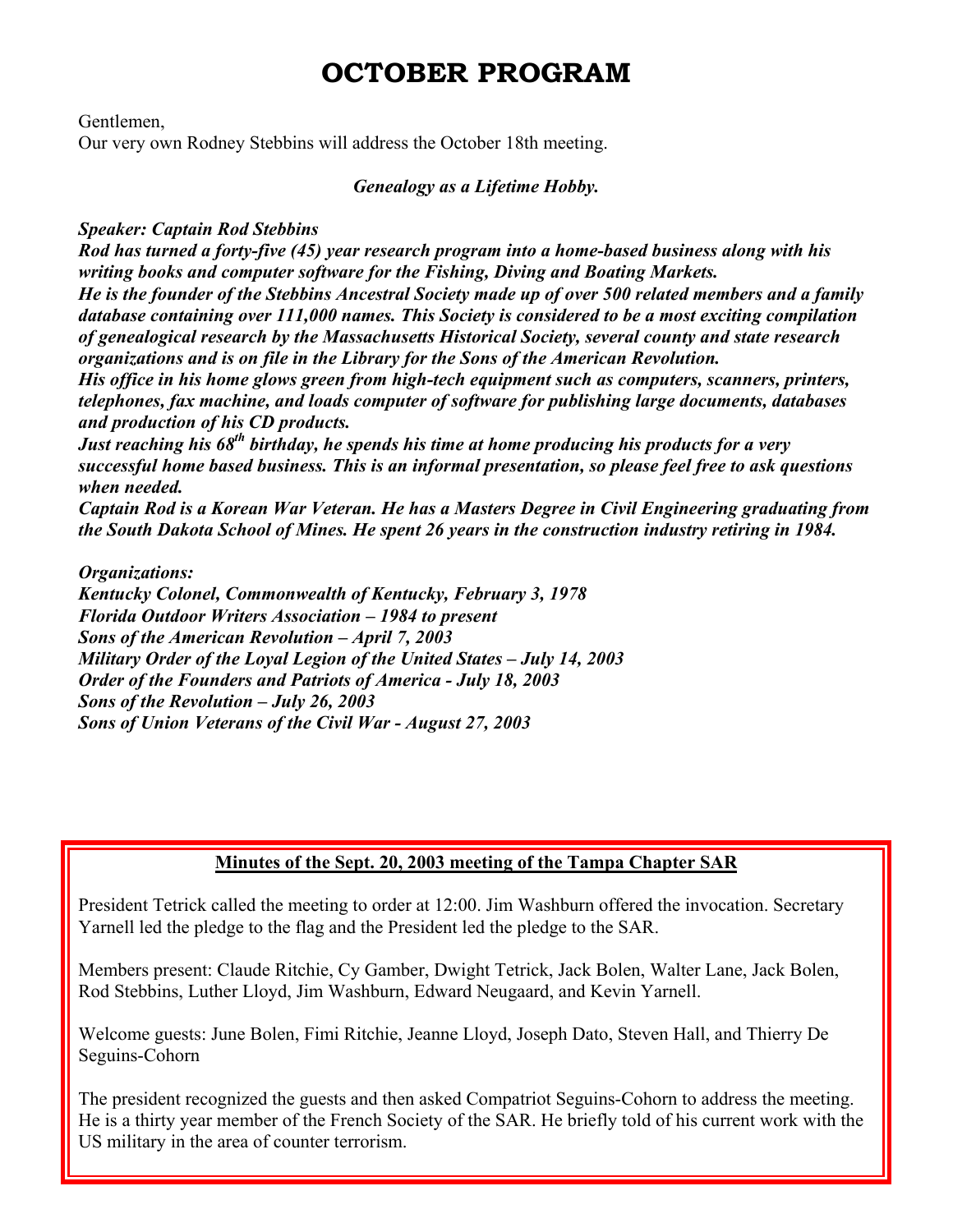The SAR membership approved the minutes of the May meeting as distributed.

The treasurer reported a balance of \$2,398.85.

President Tetrick reported receiving the status of several new members.

The Secretary, on behalf of the State Society, presented Dwight Tetrick with a Liberty Medal and certificate. This was awarded at the 2003 National Congress in recognition of the fact that Dwight has recruited and sponsored ten members into the society.

President Tetrick announced that the Fort Brook Chapter of the CAR will hold its January meeting at the Seminole Indian Village. Dwight announced that he would be attending and invited other members to join him.

Edward Neugaard asked about presenting flag certificates to persons flying the flag. Rodney Stebbins reported on how the chapter had presented certificates in his community. The president will get with Edward to work out handing out additional certificates to some residents Edward knows.

There being no other business the meeting recessed for lunch.

Rodney Stebbins reported that the Tampa Chapter now has a website, patriot-web.com. He described some of its features. Members can choose to add their names and other information to the site.

The secretary asked if the site had been linked to the state and national society web page. Rodney said that our site had links to the state and national, but not the other way round. The secretary offered to contact Dick Fowler, webmaster of the FLSSAR website, to have a link posted at www.flssar.org.

Dwight also reported on the progress made in planting a Liberty Tree.

Jack Bolen introduced Joseph Dato and Steven Hall members of the Rough Riders organization. Steven presented a brief history of the story of Rough Riders and Teddy Roosevelt. Steven discussed the current Rough Riders organization today beginning with its founding in 1978. They are dedicated to the preservation of Tampa's history and the memory of Teddy Roosevelt. They currently have close to 600 members and perform a number of community projects for the Tampa area.

Jim Washburn won the 50/50 and donated his share to the chapter. \$12.00 was thus added to the treasury.

President Tetrick led the recessional and Jim Washburn gave the benediction. The meeting adjourned at 2:03.

Respectfully submitted,

Kevin Yarnell Chapter Secretary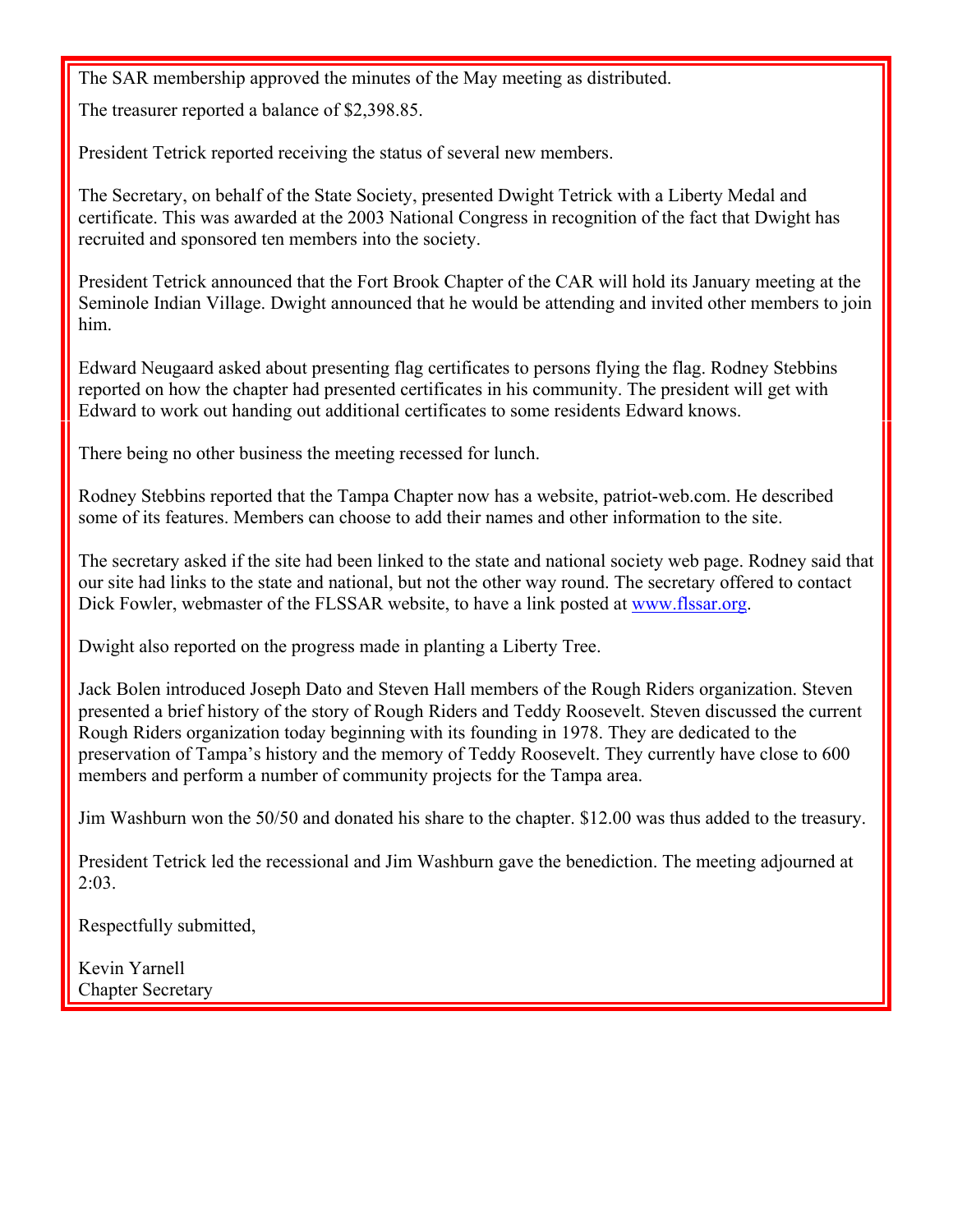# **October In The Revolution**

| October 11, 1776        | The inexperienced American Navy is defeated in Lake Champlain by a British fleet<br>of 87 gunships. The Battle of Valcour Bay lasted 7 hours. Most of the American<br>83 gunships were crippled and the remaining ships were destroyed 2 days later.                                                                                                                                                                       |
|-------------------------|----------------------------------------------------------------------------------------------------------------------------------------------------------------------------------------------------------------------------------------------------------------------------------------------------------------------------------------------------------------------------------------------------------------------------|
| <b>October 28, 1776</b> | General Washington's Army is defeated at the Battle of White Plains by General<br>Howe. Washington retreats westward.                                                                                                                                                                                                                                                                                                      |
| October 7, 1777         | The Americans win their first major victory at Saratoga. Generals Horatio Gates<br>and Benedict Arnold defeat General Burgoyne. The British suffered 600 casualties<br>while the Americans suffered 150.                                                                                                                                                                                                                   |
| October 17, 1777        | General Burgoyne surrenders his entire army of 5,700 troops to General Gates.<br>The British troops are marched to Boston and put on ships and sailed back to<br>England. They swear not to serve against America again. News of Saratoga<br>reaches France where it is celebrated as though it was a French victory. The French<br>Royal Court receives Benjamin Franklin and France recognizes American<br>independence. |
| October 17, 1779        | General Washington establishes winter camp at Morristown, NJ. The troops will<br>suffer another harsh winter due to weather and lack of supplies. This results in low<br>moral, desertion, and an attempted mutiny.                                                                                                                                                                                                        |
| <b>October 7, 1780</b>  | General Cornwallis abandons his invasion of North Carolina after Americans<br>capture 1000 reinforcements enroute to join him.                                                                                                                                                                                                                                                                                             |
| <b>October 14, 1780</b> | Nathaniel Greene is named commander of the Southern Army replacing General<br>Gates. Greene's strategy is to win the popular support of the people and wear<br>down Cornwallis. Greene does this by leading Cornwallis on a 6-month chase<br>through South Carolina, North Carolina, Virginia, and then back to North Carolina.<br>The British, low on supplies, steal from the locals, thus enraging them.                |
| <b>October 17, 1781</b> | Yorktown is about to fall and the British sent out a flag of truce. Washington and<br>Cornwallis work out terms of surrender.                                                                                                                                                                                                                                                                                              |
| <b>October 19, 1781</b> | The British Army marches out of Yorktown in formation and surrenders. Their<br>band plays "The World Turned Upside Down."                                                                                                                                                                                                                                                                                                  |
| <b>October 24, 1781</b> | 7000 British reinforcements under General Clinton arrive at Chesapeake Bay.<br>They turn back after hearing of the surrender at Yorktown.                                                                                                                                                                                                                                                                                  |
| <b>October 7, 1783</b>  | Virginia's House of Burgesses grants freedom to slaves who served in the<br>Continental Army.                                                                                                                                                                                                                                                                                                                              |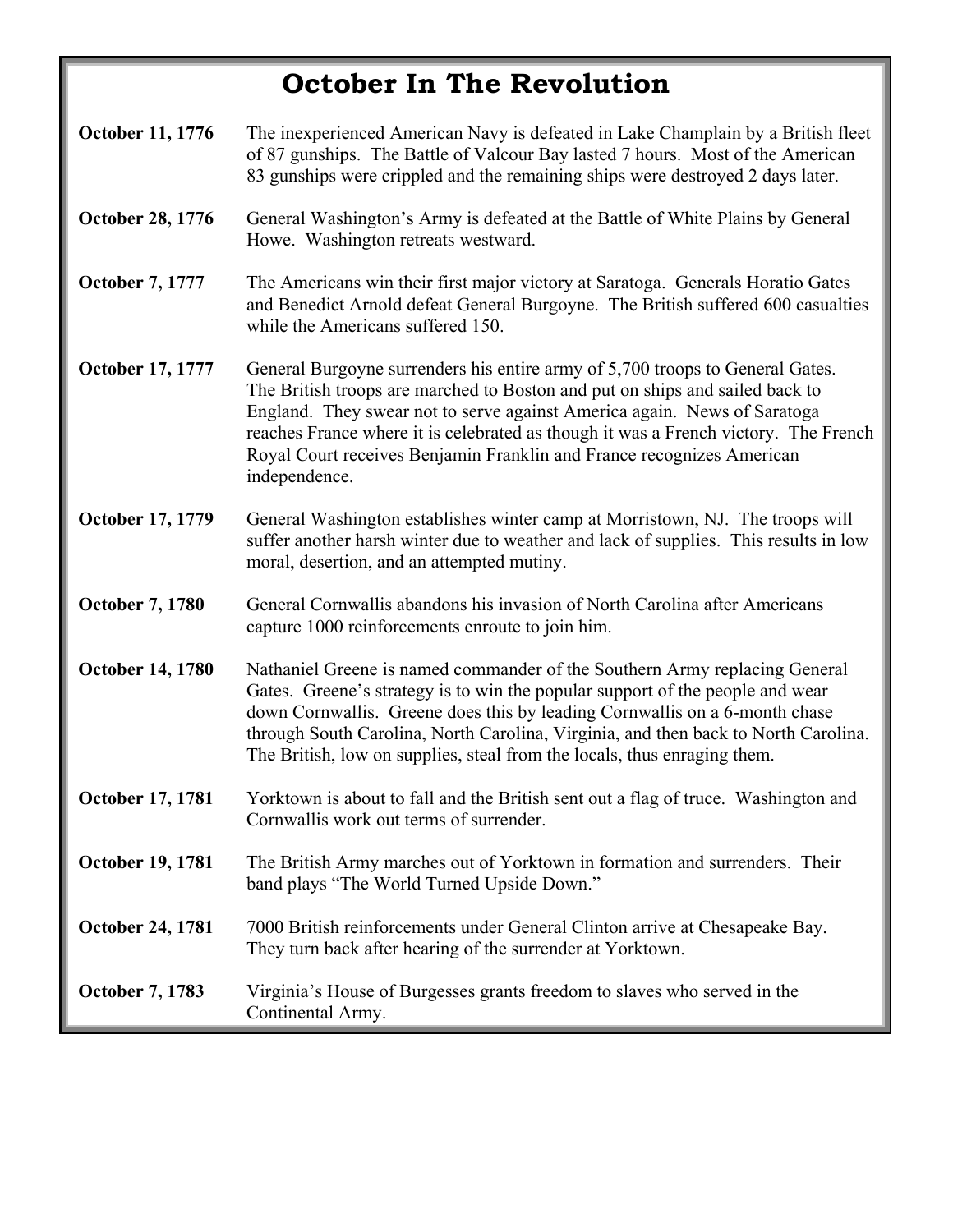

Tampa Chapter Vice President, Jack Bolen, presents to Tampa Chapter Presiden, Dwight Tetrich, the SAR Liberty Metal Certificate and Medal for recruiting and sponsoring 10 new members into the SAR



Tampa Chapter Vice President, Jack Bolen, presents to Tampa Rough Riders, Joseph Dato and Steven Hall, the SAR Certificate of Appreciation for their talk on the Rough Riders organization.



French Chapter of the Sons of American Revolution member Thierry de Seguins-Cohorn, is a French Army Lt. Col. He is a French cavalry senior officer who is for the present time is posted at Mac Dill AFB, Tampa, Florida. To be more precise, a Senior Intelligence Officer of the French detachment, which is attached to US Central Command to support the Operation Enduring Freedom. He was the guest of Tampa Chapter President Dwight Tetrick at their September Meeting. Two coincidences, Thierry de Seguins-Cohorn (left) and Dwight Tetrick (right) were both stationed at Harbord Barracks, Orleans, France, Thierry de Seguins-Cohorn in 1976-78, and Dwight Tetrick (U.S. Army Signal Corps) in 1962-63 (Cuban Missile Crisis). Both men are members of the Society of the Cincinnati.